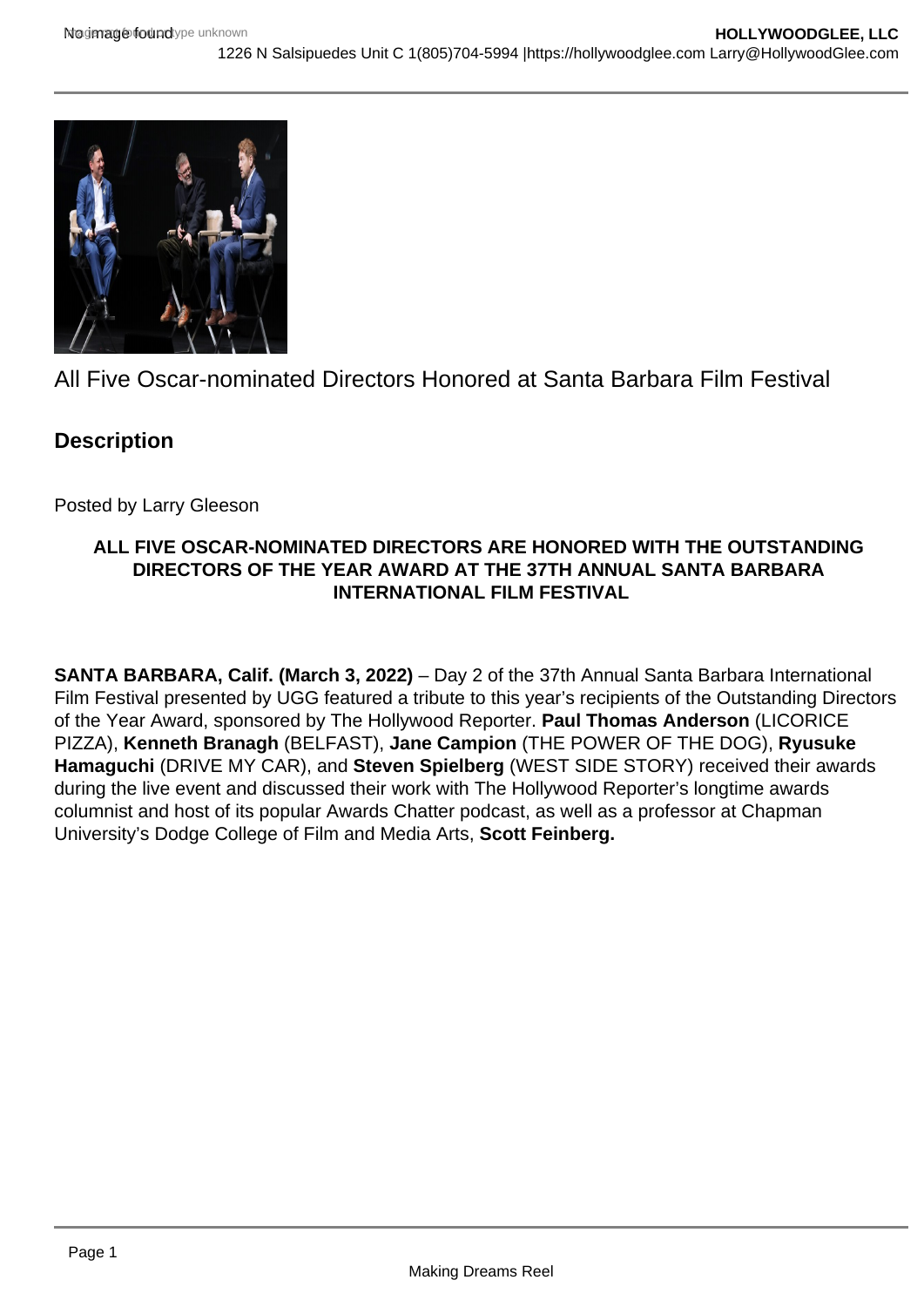## SANTA BARBARA, CALIFORNIA - MARCH 03: (L-R) Scott Feinberg, Paul Thomas Anderson, and

The Outstanding Directors Award was created to recognize a select group of directors who have pushed the boundaries in their storytelling and created films that showcase the art of filmmaking at its best.

Steven Spielberg on why he selected West Side Story for his first musical to direct:

Kenneth Branagh on Belfast and an ending featuring himself:

Jane Campion on the progress being made by female filmmakers in the industry and what factors came to bear on making The Power Of The Dog: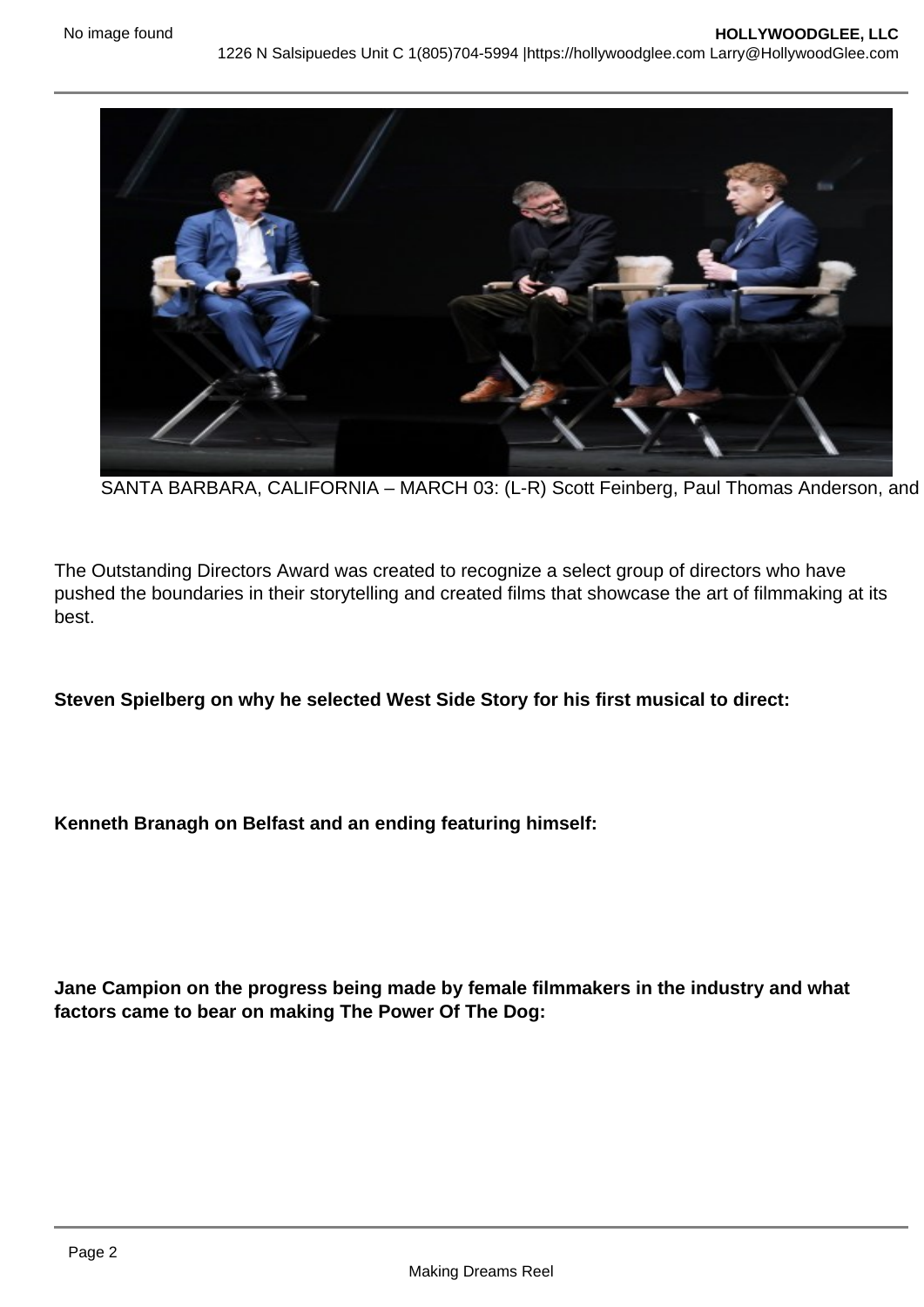Ryausuke Hamaguchi on the key to pacing Drive My Car, a three hour film, and keeping the audience engaged:

Paul Thomas Anderson on casting Licorice Pizza's two lead actors without acting experience:

Upcoming live conversations and tributes will include presentations to Kristen Stewart, Will Smith, Nicole Kidman, Javier Bardem, Penélope Cruz, Aunjanue Ellis, Benedict Cumberbatch, Ciarán Hinds, Caitriona Balfe, Ariana DeBose, Alana Haim, Emilia Jones, Troy Kotsur, Simon Rex, Saniyya Sidney and Oscar-nominated producers, writers, and animators. The 37th Santa Barbara International Film Festival, presented by UGG®, will take place IN-PERSON through March 12, 2022. 200+ films, filmmaker Q&As, industry panels, and celebrity tributes, will be held throughout Santa Barbara, including at the historic Arlington Theatre. This year's lineup is available on SBIFF's mobile app. For additional information or to buy passes, visit [sbiff.org.](http://sbiff.org)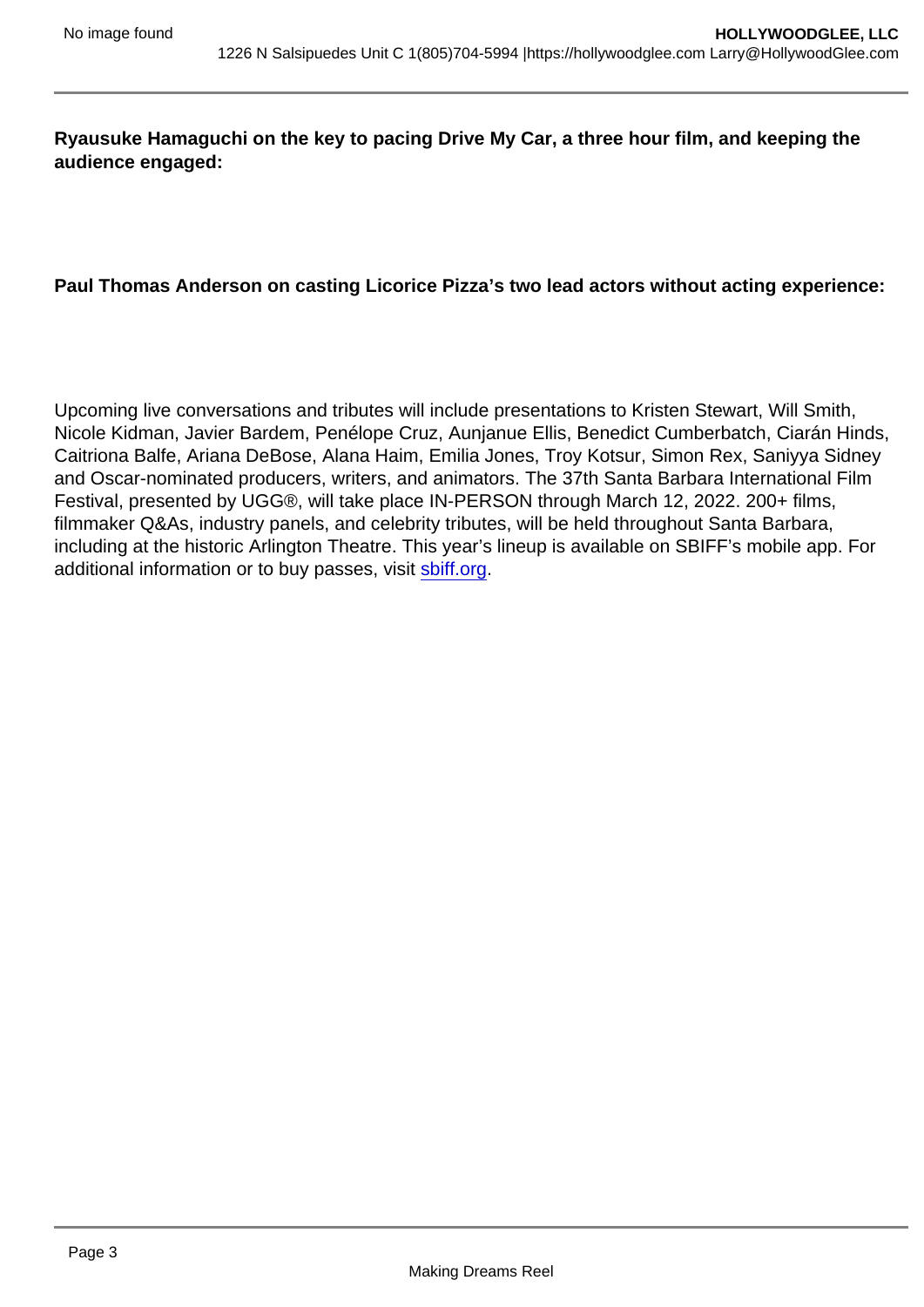About the Santa Barbara International Film Festival

The Santa Barbara International Film Festival (SBIFF) is a 501(c)(3) non-profit arts and educational organization dedicated to discovering and showcasing the best in independent and international cinema. Over the past 36 years, SBIFF has become one of the leading film festivals in the United States – attracting 100,000+ attendees and offering 11 days of 200+ films, tributes and symposiums, fulfilling their mission to engage, enrich, and inspire the Santa Barbara community through film. In 2016, SBIFF entered a new era with the acquisition of the historic and beloved Riviera Theatre. After a capital campaign and renovation, the theatre is now SBIFF's new state-of-the-art, year-round home, showing new international and independent films every day. In 2019, SBIFF opened its own Education Center in downtown Santa Barbara on State Street to serve as a home for its many educational programs and a place for creativity and learning.